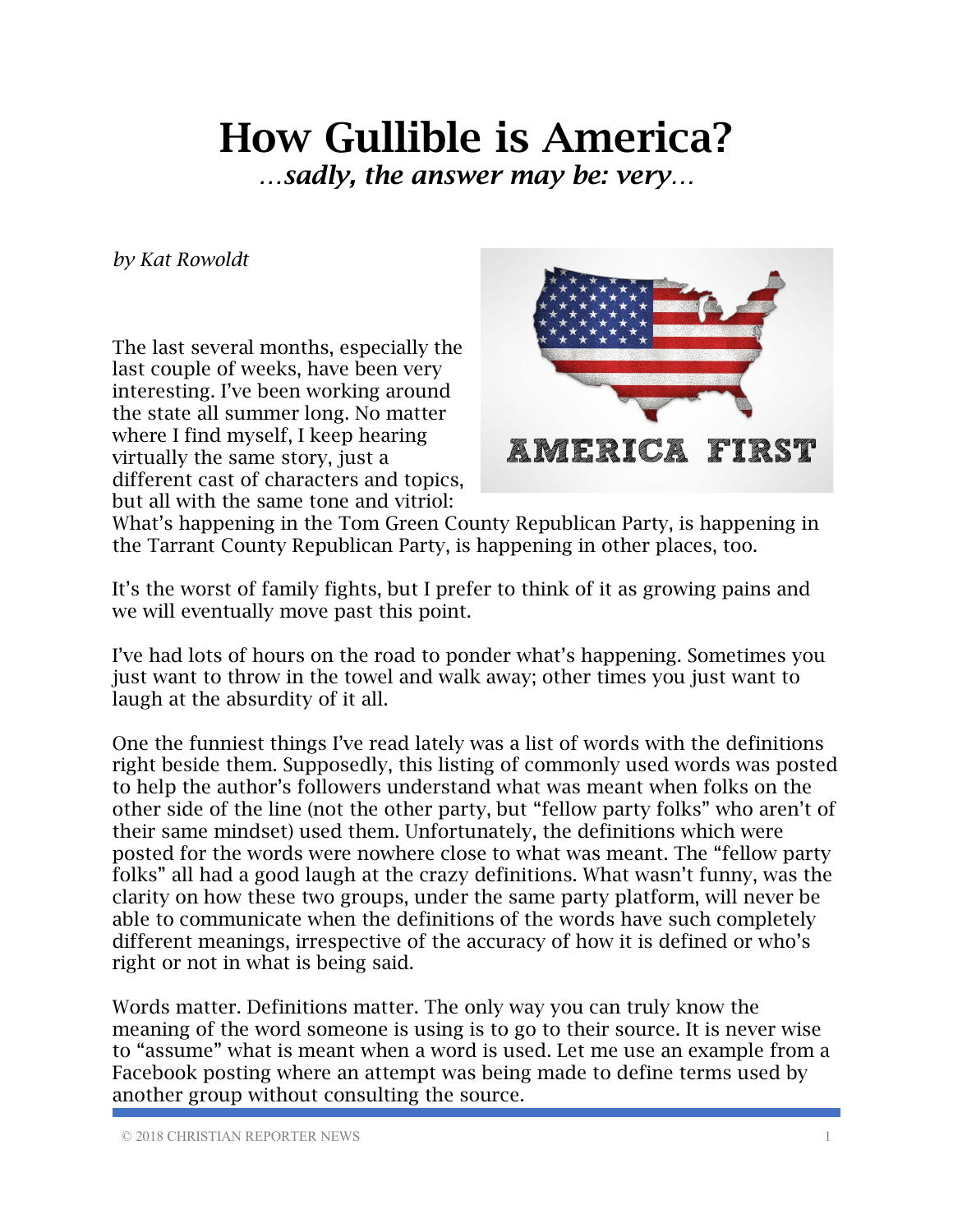In a recent Facebook post, I came across this: *"Establishment = Originally a derogatory term for any person who has worked for the Party for many years is resistant to change within the Party. Now a derogatory term for any person or group that does not support ETs [Empower Texans] efforts to take political control of the Texas Republican Party."* [Source of quote is being withheld out of respect for the office held.]

This definition appeared to be a response to an article I had written in which, I'd used "Establishment," along with "Old Guard." I was shocked to see "Establishment" defined in such a way; it would totally change the meaning of my article and what I was conveying using the definitions presented in that post. Empower Texans never crossed my mind as fitting that, nor do they now.

Who changed the definitions and why, is a topic in itself. Here is the traditional definition and what is meant with the use of the interchangeable terms Establishment, or Old Guard: *"Those who are resistant to change, who staunchly stand to maintain the 'same ol, same ol' way of governing. It's governing by political power, who's holding the money bags, and not one of 'we the people.'"* How on earth did Empower Texans ever get into that definition?

We can look across the aisle to the Democratic Party and see it, too, is struggling to define itself. It is being invaded by those who are entrenched in the Socialist Party, Communist Party, and Progressive Party. The "kids" who are pushing this agenda for the sake of all the free stuff, never heard Margaret Thatcher's revered quote, *"The trouble with socialism is that eventually you run out of other people's money."* It's a shame the young adults of today were never taught the truth about these failed ideologies in school. *"Those who do not learn history are doomed to repeat it,"* often paraphrased from George Santayana's words, *"Those who cannot remember the past are condemned to repeat it.*" How eerily true. Jockeying terms around is manipulating the minds of others. This is critically important to really understanding the topic at hand. (Joseph Pieper has a small book about this: *Abuse of Language – Abuse of Power*.)

Playing with the meanings of words can be funny in other settings, like a comedy routine, but in today's reality, the wrong definition can be deadly serious. Such is the case when you're discussing anything having to do with Islam. Their meaning of common words, like "peace" that we use every day, is vastly different from ours. This is hitting home hard in many of the Metroplexes in Texas where the Islamic community is settling, and Americans just do not want to accept the fact that another culture has crept into our world and is working very stealthily to implode our society and seize our land, our country.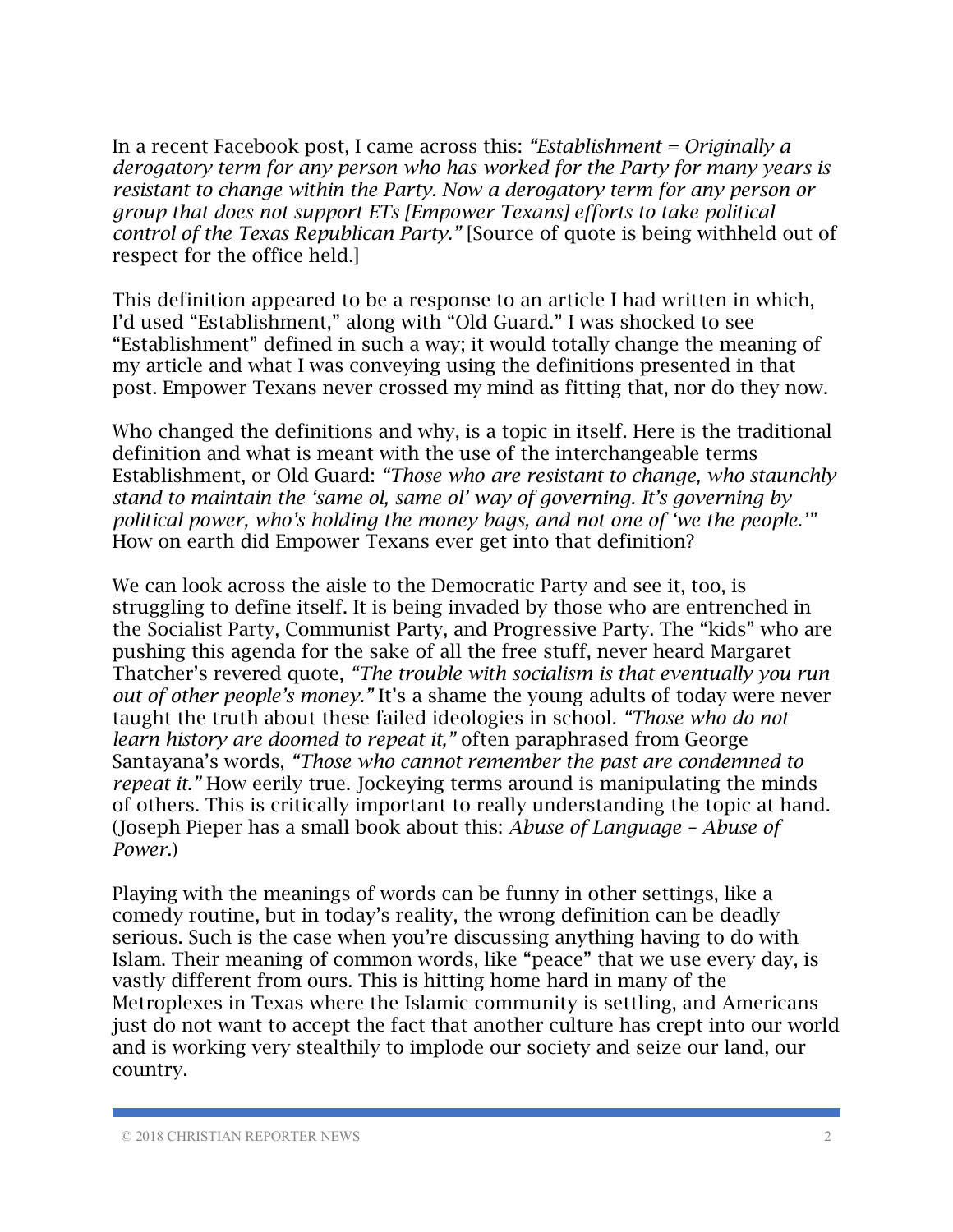They are using the art of being the "nice guy" to position themselves in all the right places to meet their ultimate goal. They understand that Americans always vote for and defend the "nice guy," the "little guy." I call that the Nice Guy Syndrome. My example person is "a really nice guy." He has not displayed any behavior or said inflammatory rhetoric that would alarm anyone, but he is potentially guilty of membership/connection to the Muslim Brotherhood. Remember, he is "a *really* nice guy," and a doctor, at that. They, the Tarrant County Republican Party Executive Committee, is having a problem with the meaning of words, too. Once again, two sets of definitions are used by the parties involved, both under one umbrella.

I've been pleading with my readers for several years to stop voting for the "nice guy," but instead, to fully vet everyone on where they stand on a multitude of issues. I never dreamed I'd be seeing the Nice Guy Syndrome employed by the Muslim Brotherhood affiliates to get Muslims elected into office all over this land. I believe I heard nationally we have 90 elected offices which have a Muslim seeking a seat in the November election, plus many countless more who are being appointed to strategic positions. Most Americans think of Islam as a religion and back off to give them room to practice their belief, not understanding it is a political ideology which ultimately wants to force Americans to submit to it. Based on their Qu'ran, they cannot support or defend our Constitution. They cannot swear allegiance to any entity but Allah … but this is another topic for another time.

Friends and acquaintances have always been important. Today, it is going to require more than just our usual "assumption" they must be just like us because they are in the same club, are members of the same associations, belong to the same political party, go to our church or live in our neighborhood.

I can remember a day when I assumed everyone I knew was a Christian. Boy, that assumption has sadly been gone for a long time now. I've learned to ask a few pertinent questions to discover where people really stand. It helps to know where people stand. It's not a judgment; it simply helps to understand where they are coming from and why they think like they do. Sometimes, it's a fascinating discovery. Sometimes, you'll go crazy trying to connect their dots. But, it's their dots. They have the responsibility to clearly communicate their thoughts and ideas to us. We must make every effort to understand the truth about the meaning of the words they are using with us.

We have elected a lot of "nice guys and gals" who either knowingly or unknowingly are destroying our country. The office of the President of the United States should not be the only office which is typically vetted by someone. Everyone should be vetting anyone who runs for office. If you don't know where they stand on issues, how do you know they're going to represent